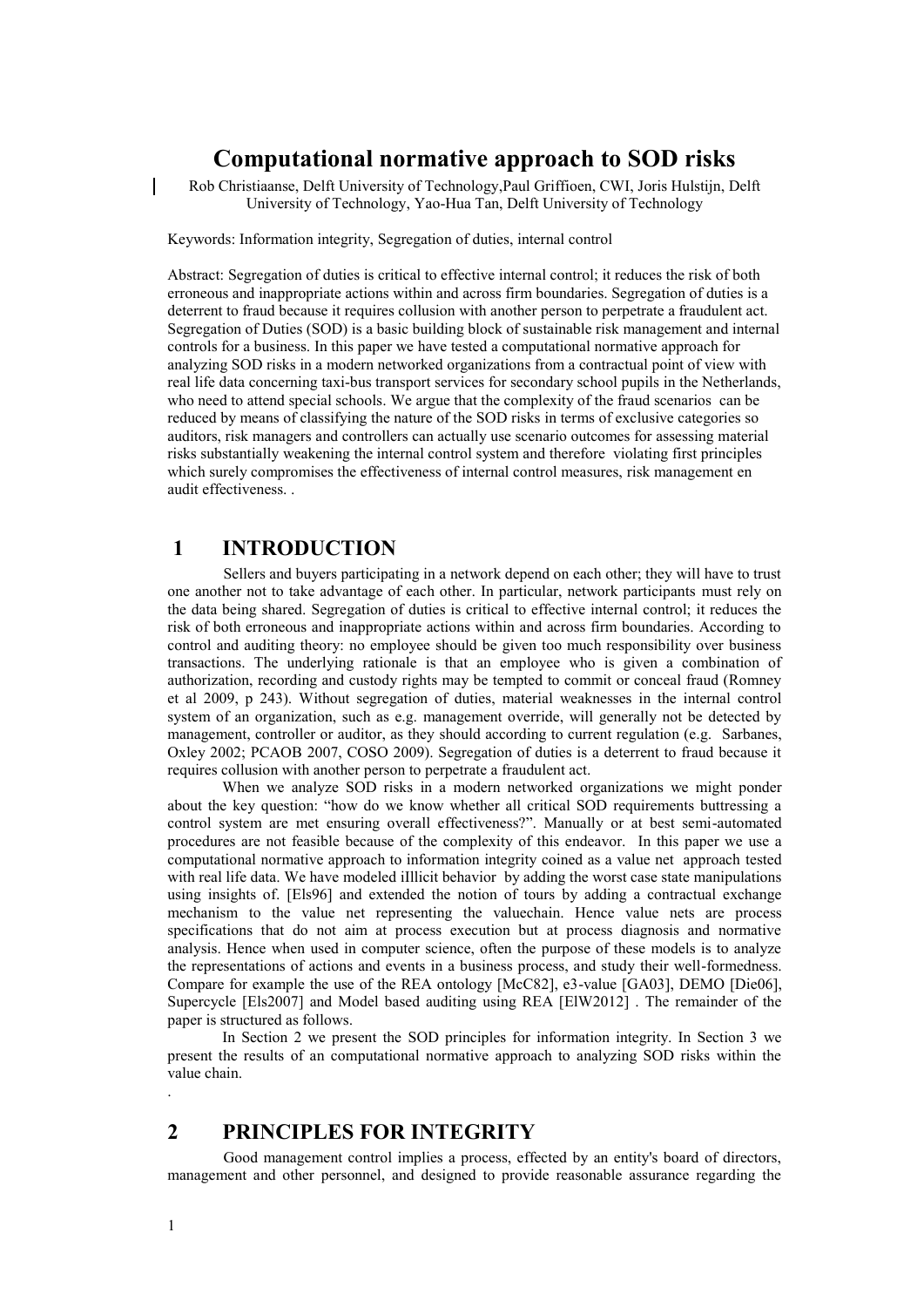achievement of objectives in the following categories: (1) effectiveness and efficiency of operations, (2) reliability of financial reporting, and (3) compliance with applicable laws and regulations (COSO 1992/2013). Reliability depends on the way in which data concerning the primary business processes are recorded, processed and stored. In other words, information integrity and in particular reliability depends on the way in which data integrity concerns are reflected in the design and implementation of the (accounting) information systems of the organization.

In essence business reality can be modeled as a value cycle: an interrelated system of flows of goods and money (Starreveld et al 2002). Hence the basic unit of analysis is a contractual relationship hereafter referred to as a transaction. The value cycle of a trading company for example contains two types of transactions: purchasing and selling goods. Figure 1 shows an elementary and a more elaborate example of a value cycle for a trading company. Each event is a transfer of values. In the examples the economic events are a series of buy and sell transactions, but in other cases some transformation can also take place.



Fig. 1. Value Nets for trading companies. The horizontal dashed line splits the model into the money flow in the upper part and the goods flow in the lower part.

In larger organizations, management has delegated many responsibilities to individuals. Traditionally, responsibilities are separated into three separate roles or functions: the decision making or authorization role, the recording role, and the custody role (Romney and Steinbart 2003). Individuals who make decisions about the commitments of the organization should be authorized to do so, as part of their function profile. In order to have independent evidence, the effects of such decisions should be recorded independently. The recording function is traditionally held by the financial department. Finally, transactions may affect the stored valuables or assets of an organization. Therefore it makes sense to have a separate custody role. Such a role also makes sense in information management: a database manager can be said to have a custodian role, protecting the current state of the database. Reconsider the value cycle as depicted in Figure 2. Segregation of duties is indicated by dotted lines (SoD). As you can see, this results in traditional organizational functions, such as Procurement, Warehousing and Sales.



**Figure 2**. Generic value cycle with segregation of duties (Starreveld et al 2002; pp 418).

How does this guarantee that the data in a system will continue to faithfully represent business reality? Messages (receipt, purchasing order; invoice), money and physical goods are exchanged. These messages and flow of goods provide necessary data to be reconciled with the accounts held in the general ledger of the enterprise. For example, the decision to purchase some goods generates a purchase order. A payment is only authorized, when the contents of the invoice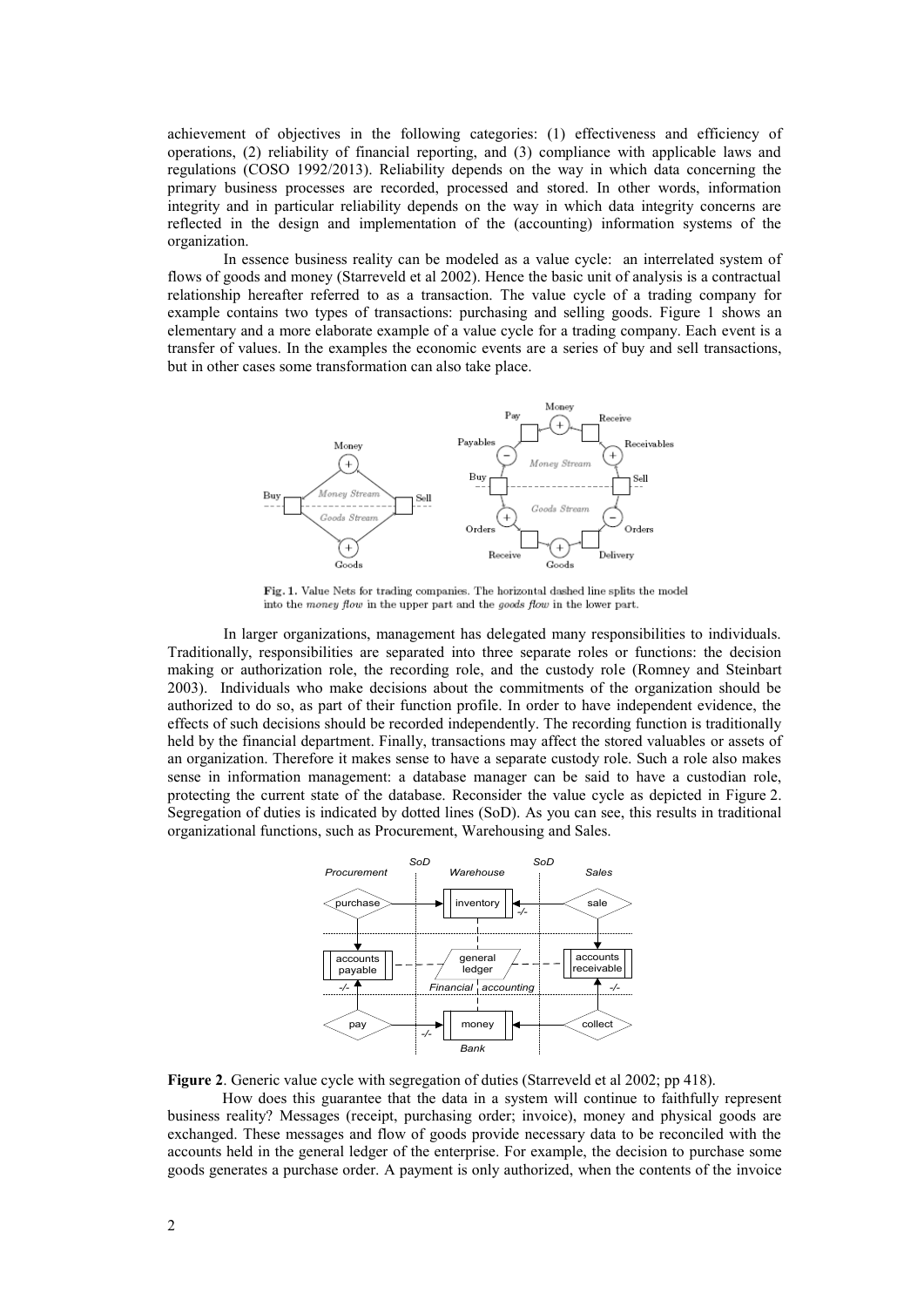from the vendor correspond to the contents of the purchase order and some evidence of the actual goods (three-way match), for which a receipt is given. Now consider a situation in which the right to authorize payments and the right to initiate purchase orders, or the right to officially receive goods, are given to the same individual. Such a person is in a position to conceal errors or commit fraud, without being detected. Management may even take advantage of such a situation, as in the case of management override. These risks are mitigated (to a certain extend) by allocation decision, custodial and recording rights to different functions within the organization. Segregation of duties ensures that reconciliation relations, like the three-way match, can be used for verification purposes, because there are independent sources of information to be reconciled. When reconciliation checks are built into the information systems, as application controls, this will make it even harder for individuals to make mistakes or commit fraud without being detected.

### **3. Computational normative approach for analyzing SOD risk**

When we analyze SOD risks in a modern networked organizations we might ponder about the key question: "how do we know whether all critical SOD requirements buttressing a control system are met ensuring overall effectiveness?". Manually or at best semi-automated procedures are not feasible because of the complexity of this endeavor. We argue that a normative computational approach is both necessary, convenient and efficient for management. In this section we propose a computational approach which enables management, risk managers, auditors to perform and asses risks associated with SOD concerns ensuring informational integrity.

From a computational point of view workflows can be modeled as a value net informally defined as a Petri net with some special characteristics that make it a good representation of the intra and inter organizational processes (structures). For the computation of (normative) behavior in workflows we distinguish monetary units and product units (so the petri net is dimensioned). Hence a value net in monetary units has the advantage that everything is commensurable.

It is possible to specify the normative behavior of value nets and sort out the desirable sequences with the help of the concept of `tour'. A tour relates the behavior of an enterprise to the cyclic structure of its value net i.e. the process model as depicted in figure 1. We want to group transactions that make up what Ijiri calls a causal chain of events [Iji67]. In general terms such a chain of events is a variation on buying products and resources, producing an end product, and selling the product. The cycle starts with the consumption of money and ends with the production of money. A formal notion of the tour concept was introduced for an audit context in [Els96]. It defines a tour as a constellation of events whose total effect is on money only, so all other produced tokens are at some point consumed by another step in the process. Such cyclic behavior follows from the cyclic structure of a business process. In general a value net spans a tour space. A basis for a tour space is a set of tours that spans the space. That means that any tour is a linear combination of (base) tours. Hence a value net is characterized by its tour space. With the unsigned value net we can reveal the various parts of a tour by factoring the tour result, revealing the causal chain. The null space of a value net can be computed, for example with the Fourier-Motzkin algorithm. The resulting tour spaces characterizes the normative behavior of a value net i.e. analyzing for example SOD risks as mentioned in section 2 above.

A basic internal control that prevents or detects errors and irregularities by assigning to separate individuals the responsibility for initiating and recording transactions and for the custody of assets. The key principle of SOD is based on shared responsibilities of a key (business) process that disperses the critical functions of that process to more than one person or department. Without this separation in key processes, fraud and error risks are far less manageable (AICPA, ISACA) . We have to distinguish fraud from theft from making just an error. Fraud is the undetectable extraction of value from an enterprise. It is a special kind of theft that often involves clever manipulation of an enterprise's assets and liabilities for personal gain. Theft also extracts value, but that will be noticed if an inventory is taken. Fraud is constructed in such a way that the victim does not notice the missing value from the inventory. A good fraud can go on for long periods without being noticed and can form a permanent leak of an enterprise's value. For fraud analysis a value net is extended with journals and illicit actions. A journaling value net adds a journal to each transition to record the event occurrences. Illicit behavior is modeled by adding the worst case state manipulations. [Els96]. Illicit behavior is modeled by transforming each place in the following way:

.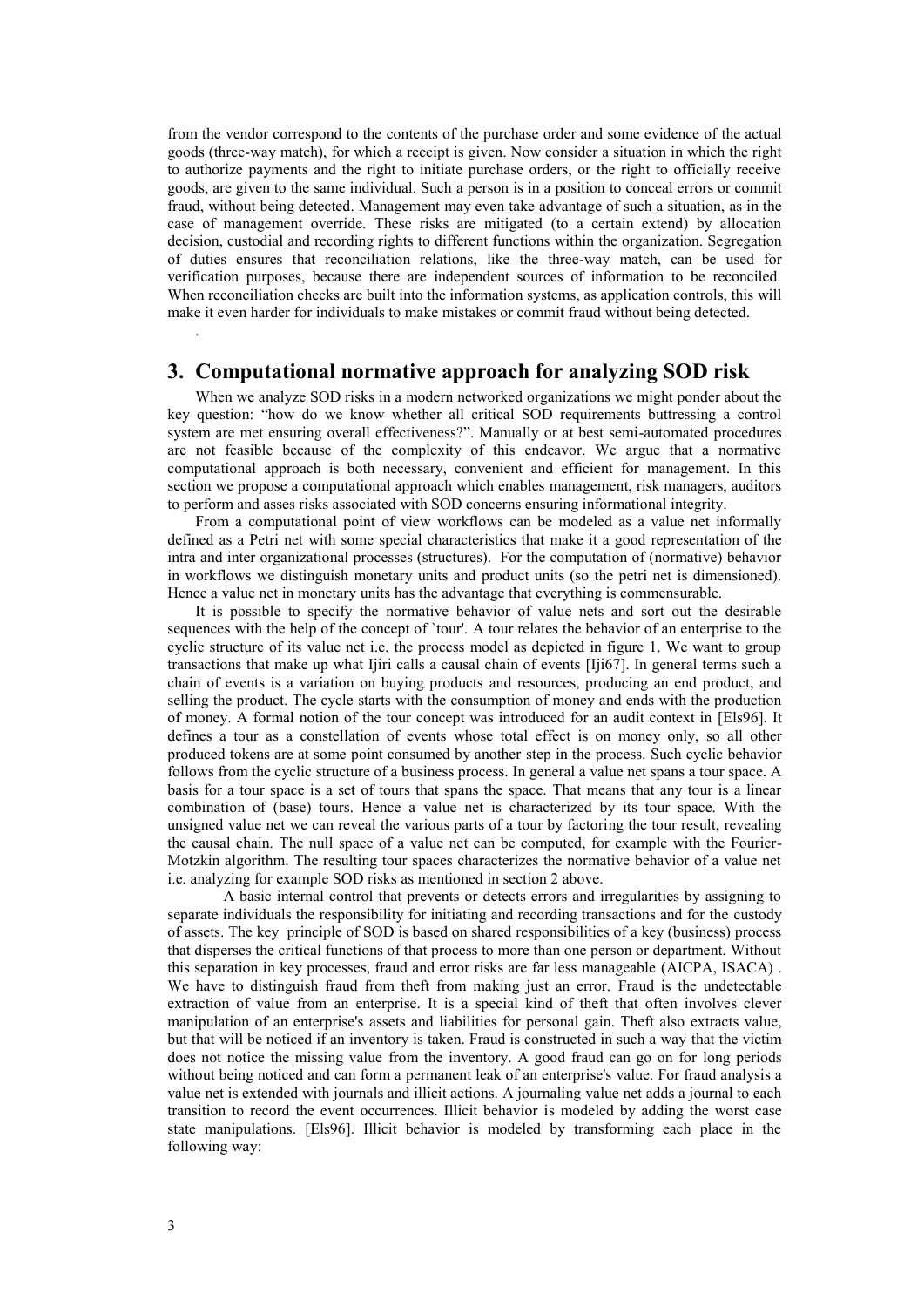

#### **Figure 3**. Modeling Illicit behavior

Actions Extract x and Insert x are illicit manipulations of the state of Place x. This transformation gives the worst case illicit behavior. Since these actions are added to each place, each state change can be done with them .Performing this transformation after adding the journals immediately gives the ability to manipulate the journals. Note that this transformation must not be performed before adding the journals. Illicit behavior is not recorded in journals.

In 2010 a transport provider has agreed to provide so called taxi-bus transport services for secondary school pupils, who need to attend special schools, which are at a distance. The contract specifies the following revenue model. Based on trip requests (school children travel from A to B at time t, at week day w), the routing sofware package calculates the daily routes at each time of day, and the number of children per route. Remember that that any tour is a linear combination of (base) tours and therefore a value net is characterized by its tour space. As stated by factoring the tour result we can reveal the causal chain. Analogous we can use the price mechanism i.e. the historical agreed upon prices (by means of contractual arrangements between parties) to extend the causal chain across the value chain. It can be shown that historical prices are point symmetric. This is a characteristic ensuring consistency over distributed environments as in networks. The resulting value net is depicted in figure 4.



#### **Figure 4**. Interlinked value nets

Now we can compute all fraud scenario's of the interlinked value nets. The result is that there are theoretically 641 fraud scenario's. The scenarios grow in complexity so it is very hard to decipher whether a scenario should be coined as material or not and how to distinguish type of scenarios. Fraud come in two types, money laundering and money pilfering. Both are illicit but need to be distinguished. So we have to make two models for assessing and categorizing the scenario outcomes. It needs no elaborations that trivial scenarios from definitions need to be excluded from the set of fraud scenario's.

# **5 CONCLUSIONS**

We need to be sure, preferably in advance, whether information has been generated according to the applicant procedures and whether it meets organizational standards and regulations. In other words: verifiability and auditability of data processing steps have a major impact on the assurance needed to manage informational risks. Therefore a computational approach only calculating all possible combinations assessing SOD risks does not fulfill the need to be able to assess the strength of internal control systems as designed from a normative point of view. Additionally we need normative models as instantiations of control or audit objectives for assessing and categorizing the scenario outcomes to master complexity form a user point of view.